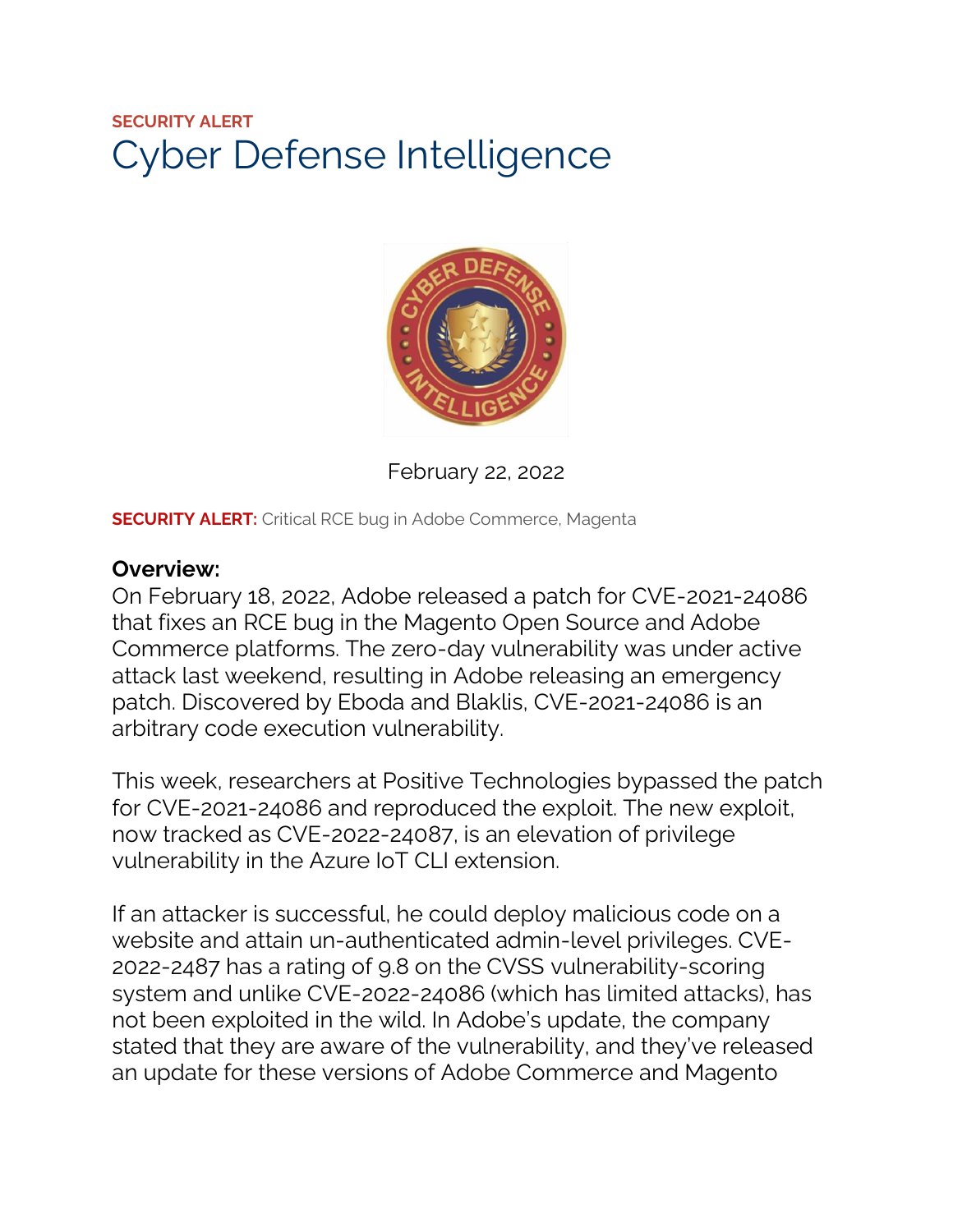#### **Open Source:**

2.3.3-p1 - 2.3.7-p2  $2.4.0 - 2.4.3 - p1.$ 

Although Positive Technologies was able to successfully reproduce CVE-2021-24086, they have yet to share proof-of-concept (PoC) for the exploit with the public.

The Positive Technologies team stated that a web application firewall (WAF) won't help defend against attacks due to the various ways one can leverage the RCE bug. This kind of issue is extremely useful for threat actors looking to skim data from online stores (credit cards).

### **How Pillar Technology Partners is Protecting our Customers:**

We offer EDR endpoint protection through Sophos and Microsoft Defender.

Sophos prevents threats and extends protection from the endpoint to beyond. Find threats and eliminate blind spots with autonomous, real time, index-free threat ingestion and analysis that supports structured, unstructured, and semi-structured data.

Pillar Technology Partners's Recommendations: To resolve this vulnerability, Adobe recommends the following patches for CVE-2021-24087: MDVA-43395 (must be applied first) MDVA-43443 (must be applied on top of the first patch)

#### **Indicators of Compromise (IoCs):**

At this time, there are no known IoCs.